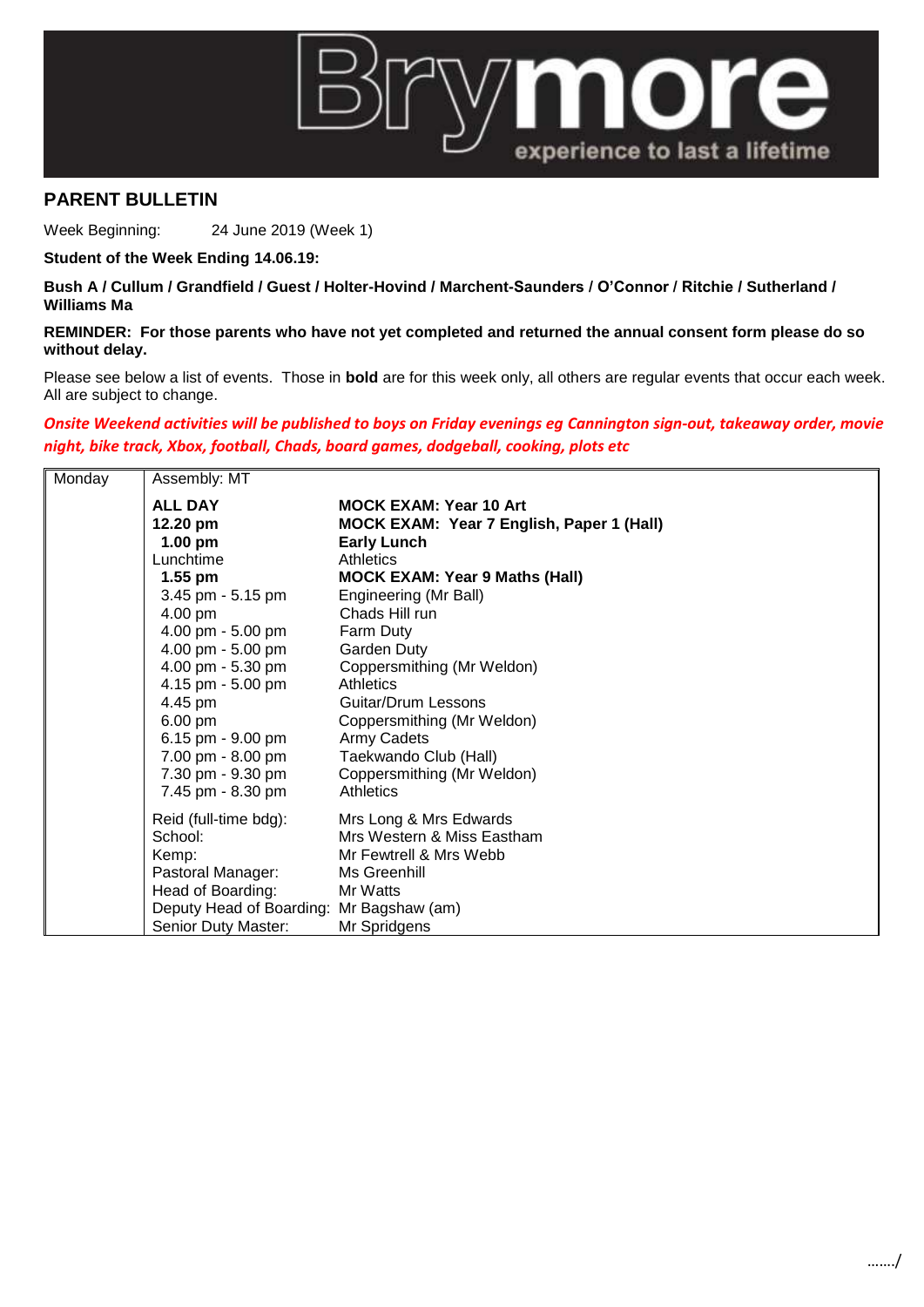| Tuesday   | <b>ALL DAY</b>                         | <b>MOCK EXAM: Year 10 Art</b>                          |
|-----------|----------------------------------------|--------------------------------------------------------|
|           | 8.40 am - 9.00 am                      | SSLT (Head's Office)                                   |
|           | $9.00$ am                              | SLT - Diary (Head's Office)                            |
|           | $9.00$ am                              | <b>MOCK EXAM: Year 8 English (Hall)</b>                |
|           | 10.00 am                               | <b>MOCK EXAM: Year 8 (Set 1) Computing (Hall)</b>      |
|           | 11.20 am                               | <b>MOCK EXAM: Year 7 (Set 2) Computing (Hall)</b>      |
|           | Lunchtime                              | <b>School Council (Meeting Room)</b>                   |
|           | Lunchtime                              | <b>Athletics</b>                                       |
|           | 1.15 pm - 1.55 pm                      | Quiet Room (Room 5)                                    |
|           | 1.55 pm                                | <b>MOCK EXAM: Year 9 English</b>                       |
|           | 3.00 pm                                | Year 7 & 8 Cricket -v- King Alfred (Away)              |
|           | 3.45 pm - 5.15 pm                      | Tool Making/Engineering (Mr Ball)                      |
|           | 4.00 pm                                | Chads Hill run                                         |
|           | 4.00 pm - 5.00 pm                      | Farm Duty                                              |
|           | 4.00 pm - 5.00 pm                      | Year 9 & 10 Cricket (Mr Williams)                      |
|           | 4.00 pm - 5.30 pm                      | Welding (Mr Weldon)                                    |
|           | 4.15 pm - 5.00 pm                      | Athletics                                              |
|           | 4.45 pm                                | Guitar/Drum Lessons                                    |
|           | 5.00 pm - 9.00 pm                      | Exeter Open Athletics @ Exeter Arena                   |
|           | 5.15 pm - 6.00 pm                      | Wood Carving (Mr Ball)                                 |
|           | 6.00 pm - 7.30 pm                      | Welding (Mr Weldon)                                    |
|           | 7.30 pm - 8.15 pm                      | Bike Track (Mrs Long)                                  |
|           | 7.30 pm - 8.15 pm                      | Lego Club (Mrs Webb)                                   |
|           | 7.30 pm - 9.00 pm                      | Welding (Mr Weldon)                                    |
|           | 7.45 pm - 8.30 pm                      | <b>Athletics</b>                                       |
|           | Reid (full-time bdg):                  | Mrs Long & Mrs Edwards                                 |
|           | School:                                | Mrs Western & Miss Eastham                             |
|           | Kemp:                                  | Mr Fewtrell & Mrs Webb                                 |
|           | Pastoral Manager:                      | Ms Greenhill                                           |
|           | Head of Boarding:                      | Mr Watts (Day)                                         |
|           |                                        | Deputy Head of Boarding: Mr Bagshaw (from 3.45 pm)     |
|           | Senior Duty Master:                    | Mr Spridgens                                           |
|           | SLT:                                   | Mr Thomas                                              |
| Wednesday | <b>ALL DAY</b>                         | BTC Taster Day @ Bridgwater and Cannington Campuses    |
|           | 9.00 am                                | <b>MOCK EXAM: Year 7 Maths (Hall)</b>                  |
|           | 10.00 am                               | <b>MOCK EXAM: Year 8 (Set 3) Computing (Hall)</b>      |
|           | 11.20 am                               | <b>MOCK EXAM: Year 8 Maths (Hall)</b>                  |
|           | $1.00 \text{ pm}$                      | Year 10 OCR PE Group - Rugby Ready @ Brymore           |
|           | Lunchtime                              | <b>Athletics</b>                                       |
|           | 1.15 pm - 1.55 pm                      | Quiet Room (Room 5)                                    |
|           | 3.00 pm                                | Year 7 Cricket @ Brymore                               |
|           | 3.45 pm - 5.15 pm                      | Archery (Mr Ball)                                      |
|           | 4.00 pm                                | Chads Hill run                                         |
|           | 4.00 pm - 5.00 pm                      | Farm Duty                                              |
|           | 4.00 pm - 5.00 pm                      | <b>Garden Duty</b>                                     |
|           | 4.00 pm - 5.00 pm                      | Year 7 & 8 Cricket (Mr Williams)                       |
|           | 4.00 pm - 5.30 pm                      | Blacksmithing (Mr Weldon)                              |
|           | 4.15 pm - 5.00 pm                      | <b>Athletics</b>                                       |
|           | 4.15 pm - 5.00 pm<br>6.00 pm - 7.30 pm | Board Games - School House (Miss Eastham)              |
|           |                                        | Blacksmithing (Mr Weldon)                              |
|           | 7.15 pm - 8.00 pm<br>7.30 pm           | Arts & Crafts - Reid House (Mrs Edwards)               |
|           |                                        | Young Farmers Club (LRC)                               |
|           |                                        | <b>BASC Laser Shooting in School House Common Room</b> |
|           | 7.30 pm - 9.00 pm                      | Blacksmithing (Mr Weldon)                              |
|           | 7.45 pm - 8.30 pm                      | Athletics                                              |
|           | Reid (full-time bdg):                  | Mrs Long & Mrs Edwards                                 |
|           | School:                                | Mrs Western & Miss Eastham                             |
|           | Kemp:                                  | Mr Bagshaw & Mrs Webb                                  |
|           | Pastoral Manager:                      | Ms Greenhill                                           |
|           | Head of Boarding:                      | Mr Watts                                               |
|           | Deputy Head of Boarding: Mr Bagshaw    |                                                        |
|           | Senior Duty Master:                    | Mr Spridgens                                           |
|           | SLT Member:                            | Mr Winter                                              |

…………/